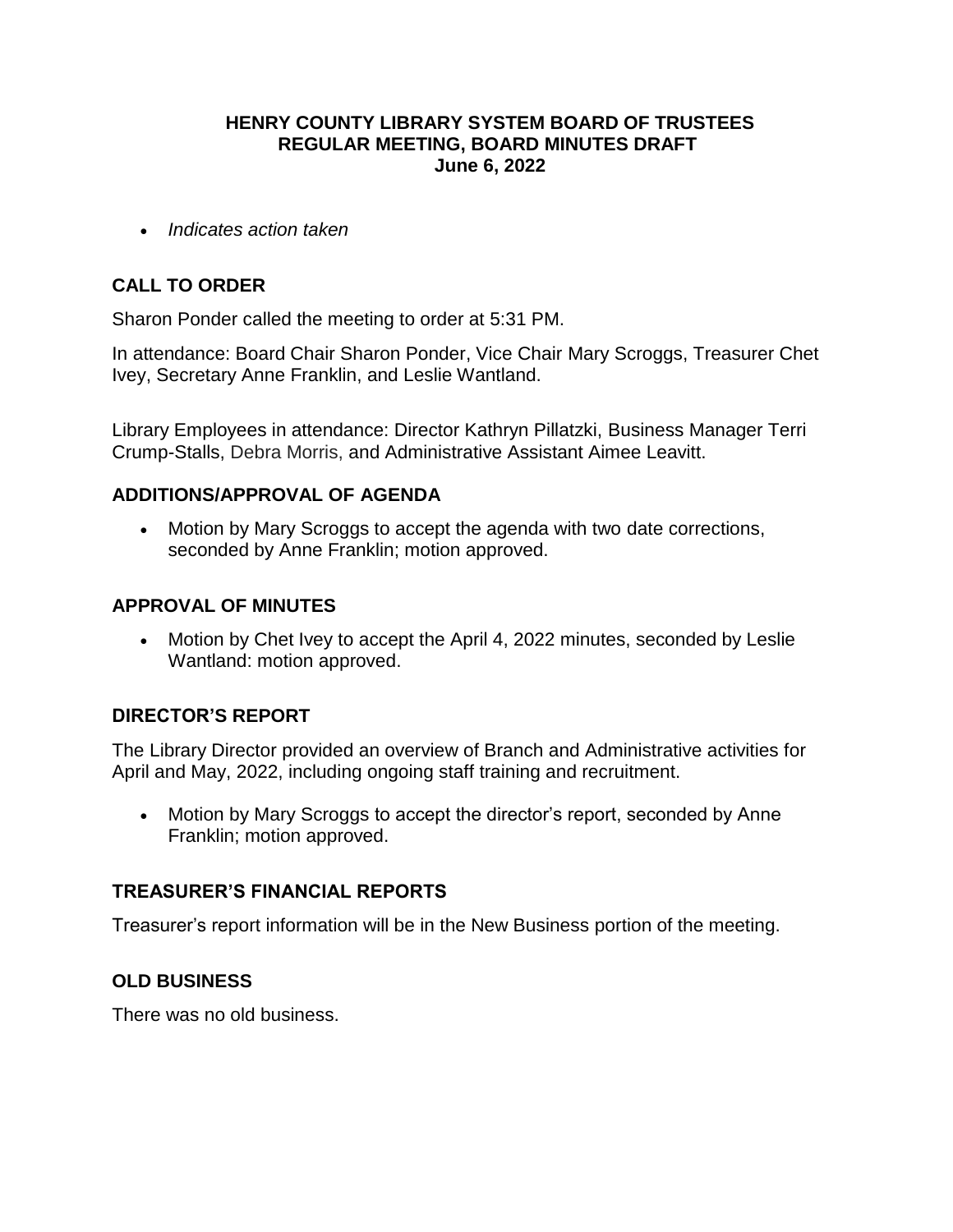## **NEW BUSINESS**

## *Approval of budget for Fiscal Year 2023:*

HCLS Business Manager Terri Crump-Stalls presented an overview of the library's current financial status, and presented staff recommendations for the budget for FY23. There was a discussion of the general current economic outlook and the status of library funding sources. The Henry County Board of Commissioners increased library funding for FY23, with the additional funds specified to restore Saturday service hours and hire a full time Programming and Outreach Librarian. Several budget options were presented, with consensus on a budget in the amount of \$3,439,363 That reflects a 3% raise for hourly staff who have been with the Library System for six months or more, the addition of a full time Programming and Outreach Librarian, and the addition of Saturday service hours at all locations.

 Motion by Mary Scroggs to approve the budget for Fiscal Year 2023 in the amount of \$3,439,363 seconded by Chet Ivey; motion approved.

## *Proposal to change the date of the October staff training day:*

The Georgia Libraries Conference has been moved from the first week of October to the second week, creating a conflict with the previously approved HCLS staff training day. Several staff members who need to attend the in-house staff training day are committed to GLC as well.

 Motion by Mary Scroggs to move the HCLS staff training day from October 14, 2022 to October 21, 2022, seconded by Anne Franklin; motion approved.

## *Addition of Saturday service hours:*

The Library Director provided an overview of how weekend service hours were scheduled in the past. At time, branches have been open either 10:00 AM to 2:00 PM on weekend days, or 1:00 PM to 5:00 PM. She provided the results of a staff survey indicating an overwhelming preference for 10:00 AM to 2:00 PM. There was also a discussion of the benefits of having some morning and some afternoon hours to accommodate library users who have other commitments on Saturdays. Because of the summer programming schedule and the need to hire and train additional staff, the Director recommended that Saturday hours resume in August.

 Motion by Leslie Wantland to approve the addition of Saturday hours beginning in August, 2022, with service hours at all locations set at 10:00 AM to 2:00 PM, seconded by Mary Scroggs; motion approved.

## *Juneteenth Holiday*

The Board had previously approved June 19, 2022 as a paid federal holiday, on the assumption that the McDonough branch would be open for Sunday service by June and